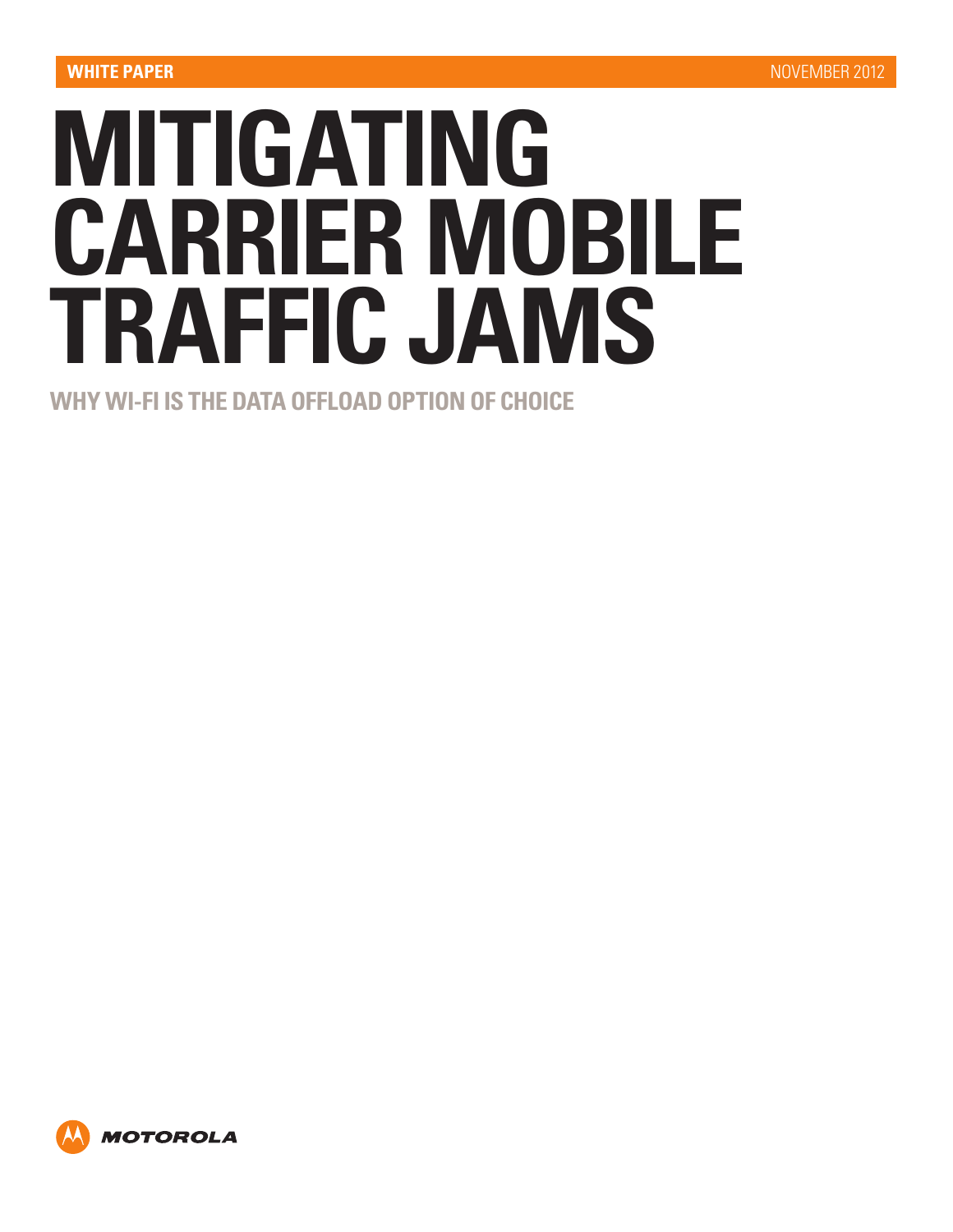## **INTRODUCTION**

## **MANAGING CROWDED MOBILE NETWORKS**

The rapid uptake and now mainstream use of wireless smart phones and tablets have led to an explosion in mobile data consumption. These massive consumption levels have created requirements for substantially more wireless network capacity to transport mobile traffic. Users already expect high-speed wireless access anywhere and anytime, and their usage is only expected to multiply as smart phones, tablet computers and other mobile devices continue to proliferate.

For example, while the United Kingdom's Portio Research reports that smart phone shipments reached 485 million in 2011, it expects that number to top 655 million in 2012 and leap to 1 billion in 2016. And International Data Corporation has upwardly revised its tablet-shipment forecasts for 2012 to 107.4 million and for 2013 to 142.8 million. By 2016, IDC expects worldwide tablet shipments to reach 222.1 million.

It goes without saying that these and other usage trends are stressing mobile operators' networks nearly to exhaustion. And the potential for network traffic jams will continue even as carriers upgrade their infrastructures to support faster 3G and 4G speeds. The main contributors include the rapid increase of new subscribers running bandwidth-intensive data and video applications combined with limited spectrum availability. And if history is any indicator, application development and consumer usage volumes will naturally rise to meet – and then exceed – the capacity of the network.

Mobile service providers need a strategy to successfully handle mobile traffic demands so they can continue to deliver high-quality mobile experiences to subscribers, attract new customers, and retain happy ones.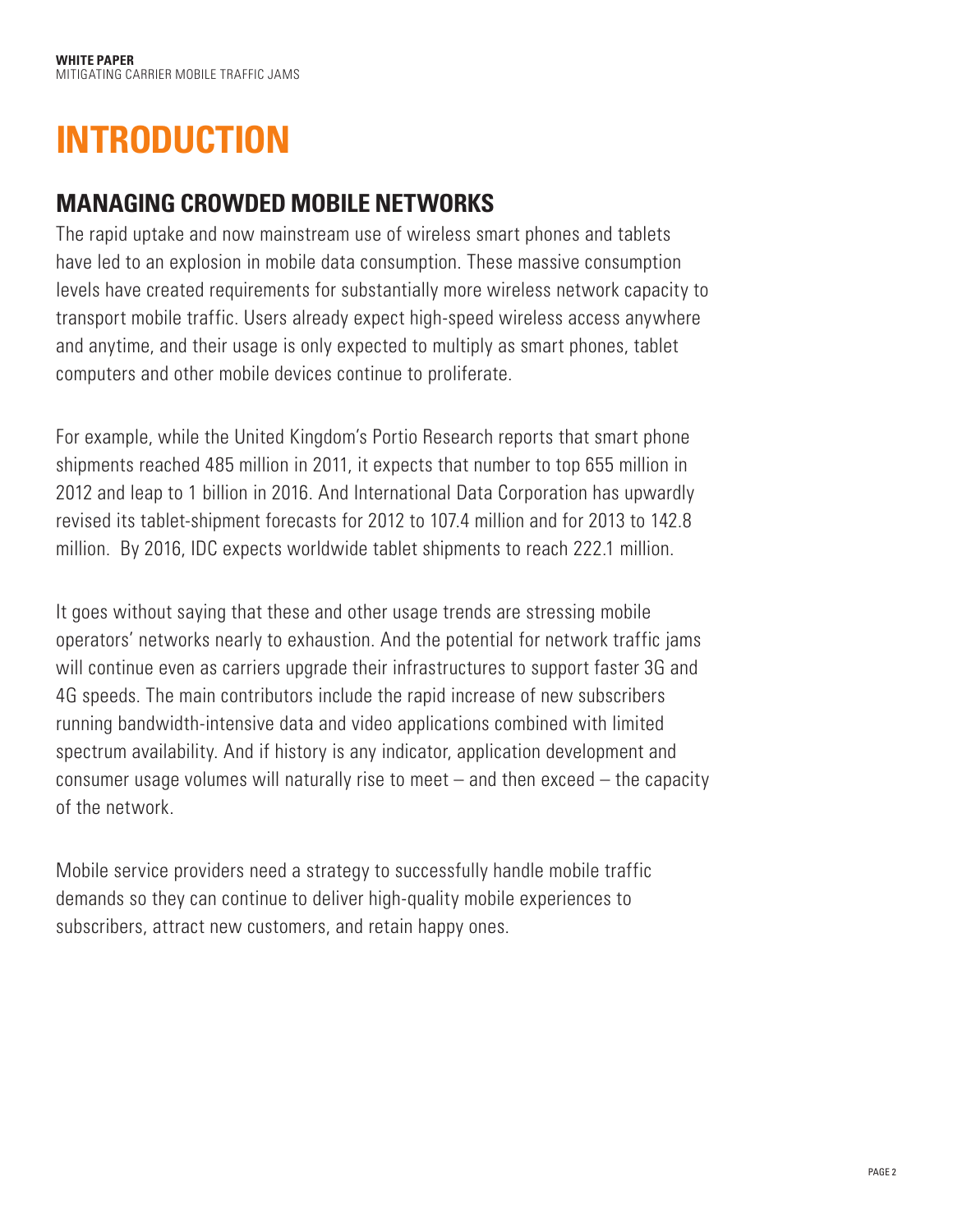## **PRIMARY OFFLOAD OPTIONS FOR MOBILE OPERATORS**

Mobile operators have three primary options available to increase their mobile capacity: 1) additional spectrum, 2) femtocells, 3) Wi-Fi.

#### **1) BUYING/LICENSING ADDITIONAL SPECTRUM**

This is a difficult and costly alternative, because spectrum is a finite resource and one that is scarce. Getting more of it often entails attempting to buy or barter for spectrum from an existing license-holder. Another option in the United States is lobbying the Federal Communications Commission to move spectrum away from an existing set of services and instead make it available for 3G/4G services. This is a time-consuming and political process. If successful, the would-be licenseholder must then compete with others at a federal auction for the spectrum and, if victorious there, must pay considerable license fees costing millions or even billions of dollars.

#### **2) USING FEMTOCELLS**

This option involves supplementing the macro-cellular network of large outdoor cell towers. Femtocell equipment is relatively new, constituting very small cellular base stations that support small numbers of users (compared to traditional cell towers). Because they are smaller, they are far less expensive than full size cell towers and can be quickly and easily installed exactly where signal sources are needed to plug coverage gaps. But there are some downsides to femtocells:

- They require the use of the same costly and scarce licensed spectrum as the cell towers.
- They are generally used indoors only and might interfere with operation of the macro network.
- • They currently each support relatively limited coverage areas of up to about 30 feet (compared to a cell tower's reach of 20 to 45 miles, depending on terrain).

#### **3) OFFLOADING CELLULAR TRAFFIC ONTO WIRELESS LANS (WI-FI)**

Mitigating the traffic problem by moving mobile WAN traffic onto Wi-Fi networks is proving easier and more economical for carriers than the above two alternatives. Wi-Fi networks operate at multimegabit speeds in unlicensed, rather than licensed, spectra. This means that use of these airwaves is free of charge to whoever builds the Wi-Fi infrastructure. Because most smart phones and tablets contain both cellular and Wi-Fi radios, subscribers can use either type of network. If the mobile network operator has put the appropriate back-end infrastructure in place, subscribers can move between the two network types automatically as traffic loads warrant without having to do anything special. Wi-Fi infrastructure equipment is orders of magnitude less expensive than cell tower equipment and has been reinforced with carrier-grade features and redundancy. Because Wi-Fi can be installed inexpensively, swiftly and without spectrum licenses, it has emerged as a particularly attractive strategy to address today's immediate 3G offload and looming 4G offload requirements.

### **Figure 1. Industry Poised for Mobile and Wi-Fi Core Integration** Headline caption: Figure 1. Industry Poised for Mobile and Wi-Fi Core Integration



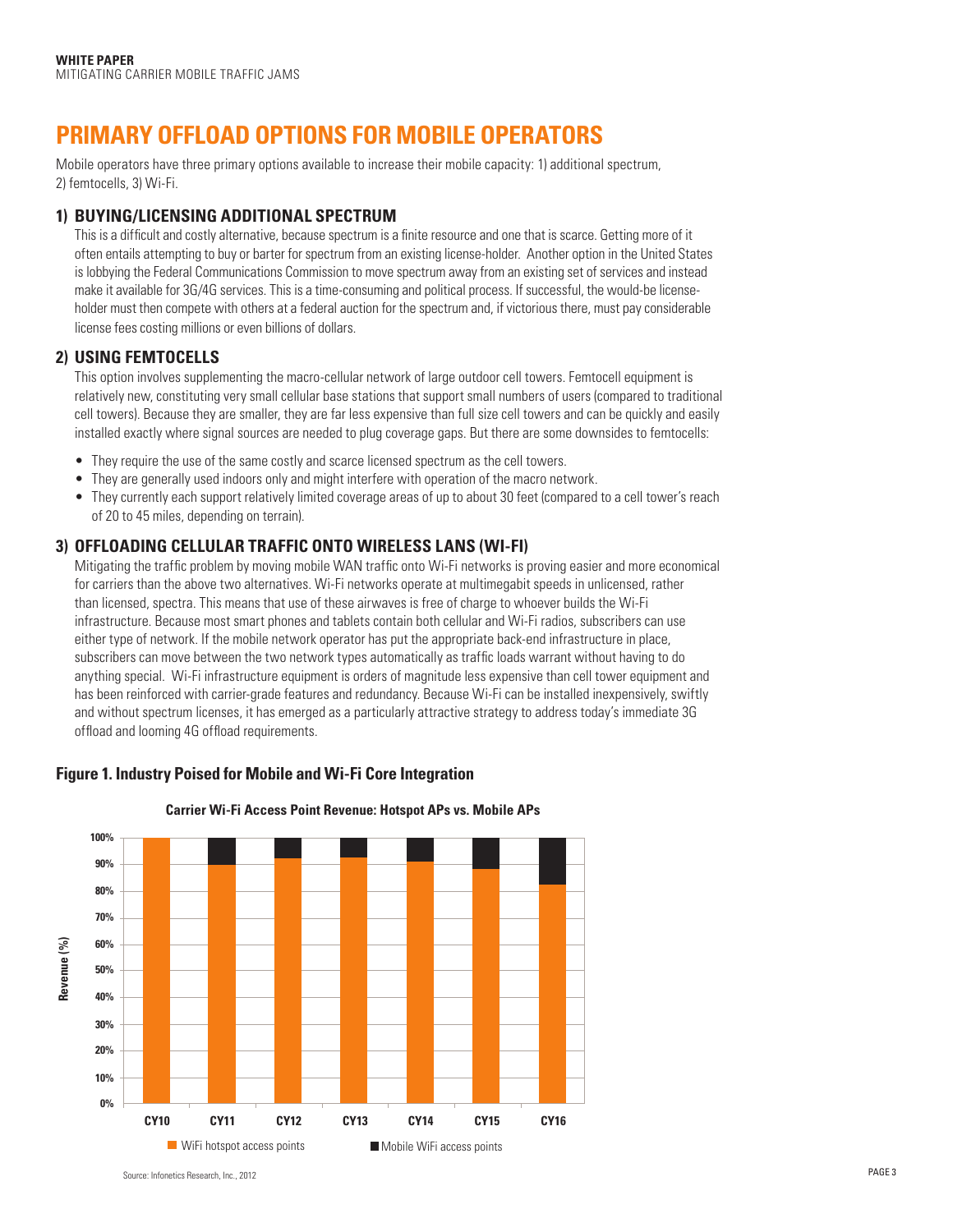## **OFFLOAD SOLUTION REQUIREMENTS**

There are several important requirements for supplementing a network of cell towers with other bandwidth sources. They relate to unifying the disparate network infrastructures into one system with consistent security, user convenience/ transparency, billing and management. The necessary components include the following:

- **1.** A common authentication method that works across multiple mobile access networks, including GPRS, EDGE, CDMA, UMTS, HSPA, LTE and Wi-Fi. This is important because at any given time, a subscriber might be using any one of these radio access network (RAN) types. The authentication mechanism should ensure that there is no gap in security as users seamlessly move from one network type to another. This keeps user access secure regardless of which RAN is in use while keeping the log-on experience consistent and simple for subscribers. Users who have to change their behavior to accommodate network differences often abandon the task, and their productivity suffers as does their satisfaction with their mobile service operator.
- **2.** A unified subscriber management system, billing system and user database that are accessible by both cellular and Wi-Fi connections. If multiple network types are to be used, in effect, as "one big network," subscribership management and billing systems must be combined to share information at the back end.
- **3.** Unified subscriber policies for 3G/4G and Wi-Fi to ensure a consistent user experience on both cellular and Wi-Fi networks.
- **4.** Ability of client devices to automatically select 3G, 4G or Wi-Fi connectivity depending on various parameters like signal strength and traffic load. Again, it is important that these decisions be made automatically by the device, without user intervention, to keep user experiences simple, consistent and satisfactory.
- **5.** Ability of client devices to seamlessly roam between 3G, 4G and Wi-Fi networks without dropped connections when crossing network borders. This transparent handoff is sometimes called fixed mobile convergence (FMC) or, perhaps more accurately, mobile-to-mobile convergence (MMC).
- **6.** Enough available capacity in the Wi-Fi network to handle offloaded traffic from the service provider's 3G/4G network, both in terms of the number of concurrent client sessions that can be supported and aggregate throughput.

## **CHALLENGES OF WI-FI DEPLOYMENT**

Wi-Fi is currently the offload favorite of operators because of its low expense and ability for quick deployments. Still, building the network does have its challenges. The primary reason is that there are a number of moving parts in the mobile landscape. Below is a summary of the primary challenges of building a cellular offload network using Wi-Fi:

#### **HETEROGENEOUS MIX OF NETWORK DEVICES**

Service providers have limited control over subscribers' client devices that use Wi-Fi and 3G/4G network connections. The various devices that users might choose include feature phones, smart phones, tablets, laptops and netbooks. These devices all have different characteristics and signal strengths. This means that Wi-Fi AP placement and power levels that work just fine for reaching certain clients at a given distance might not be adequate for other, lower-power client devices.

In addition, devices might support 802.11b/g connections, which operate in the 2.4GHz band; 802.11a, which operates in the 5GHz band; 802.11n, which runs in both frequency bands, or, eventually, emerging 802.11ac slotted for the 5GHz band. Moreover, devices could be running any number of operating systems, including Android, BlackBerry, iOS, Linux, Mac OS, Symbian, Windows, Windows Mobile, Windows CE and Windows Phone X. There are multiple releases of each of these operating systems, further complicating the features, capabilities and power levels in use.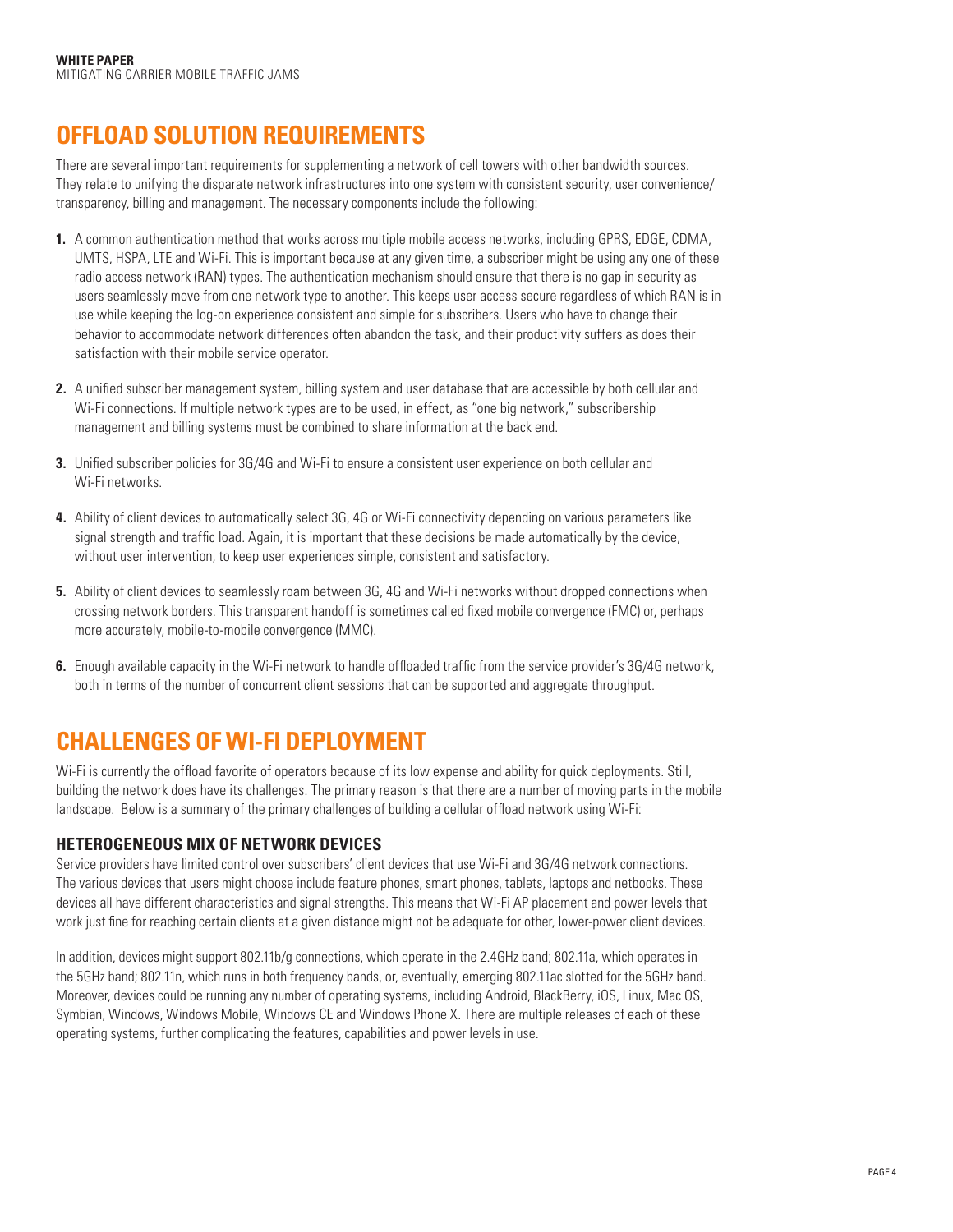While designing a 3G/4G Wi-Fi offload solution, mobile network operators must realize that users might have any combination of these devices and operating systems. Because of this mix, the carrier's offload solution must be able to accommodate this wide range of platforms and their behaviors.

#### **VARIATIONS IN DEPLOYMENT ENVIRONMENTS**

Wi-Fi offload deployment scenarios could vary, depending on whether they address indoor or outdoor coverage, high or low densities of users, the size of the desired coverage areas and so on. In some locations, there might be no wired backhaul options available, so the solution will have to rely on a wireless backhaul mechanism such as 3G/4G or WiMax. Or there could be a physical restriction as to where Wi-Fi access points (APs) can be deployed. The restriction could be related to the terrain of the environment or stem from the need for a permit from a local municipality to mount an AP on a light pole. As you can see, there is no "single size fits all" solution, so service providers must consider a wide range of Wi-Fi AP products to meet the special requirements of each of their varied deployment scenarios.

#### **THE UNLICENSED SPECTRUM ENVIRONMENT**

The Wi-Fi offload network is built in an unlicensed spectrum environment. This is advantageous because of the cost and ease of deployment. On the other hand, the unlicensed airwaves are equally available to all parties who might wish to use them. This means that there could be interference from other operators' Wi-Fi networks or other devices operating in the 2.4GHz and 5GHz bands. This interference can be avoided and mitigated using the rich and sophisticated Wi-Fi RF management tools available today. However, the sources of interference cannot be entirely eliminated, given that everyone has equal rights to use of the spectrum.

#### **INTEGRATION WITH EXISTING 3G/4G BACK-END SYSTEMS**

Because mobile network operators have made a substantial investment in the back-end infrastructure of their broadband (3G/4G) networks, it would be most cost-effective for the Wi-Fi offload infrastructure also to make use of that existing infrastructure for the following activities:

- Single sign-on capabilities for subscribers across 3G/4G and Wi-Fi
- Single billing and subscriber management system
- Reuse of existing database on the home location register (HLR)

All of these require tight integration with the 3G/4G back-end systems and Wi-Fi access network.

#### **REMOTE MANAGEMENT AND TROUBLESHOOTING**

Since a service provider's Wi-Fi infrastructure deployment is geographically dispersed, administrators should have a centralized management console in place to monitor and troubleshoot APs deployed at remote sites. Wi-Fi infrastructure downtime means loss of revenues for service providers; if skilled engineers and technicians must travel to AP sites to troubleshoot problems, both downtime and maintenance costs increase. Remote troubleshooting tools, by contrast, give network maintenance personnel the ability to troubleshoot and fix problems without having to be physically present at the remote sites, saving time and expense.

#### **HIGH DENSITY**

Most Wi-Fi offload deployments are characterized by higher user density than a typical enterprise deployment, especially in crowded urban locations. With lots of people close together using bandwidth-intensive mobile applications such as social networking, IP conferencing, and video streaming, network capacity requirements expand quickly. Usage loads might require more Wi-Fi APs with power turned down so as to reuse spectrum frequently while avoiding co-channel interference. Wi-Fi infrastructure should be designed to handle multiple concurrent user sessions and to be able to transfer large volumes of data in both the uplink and downlink directions.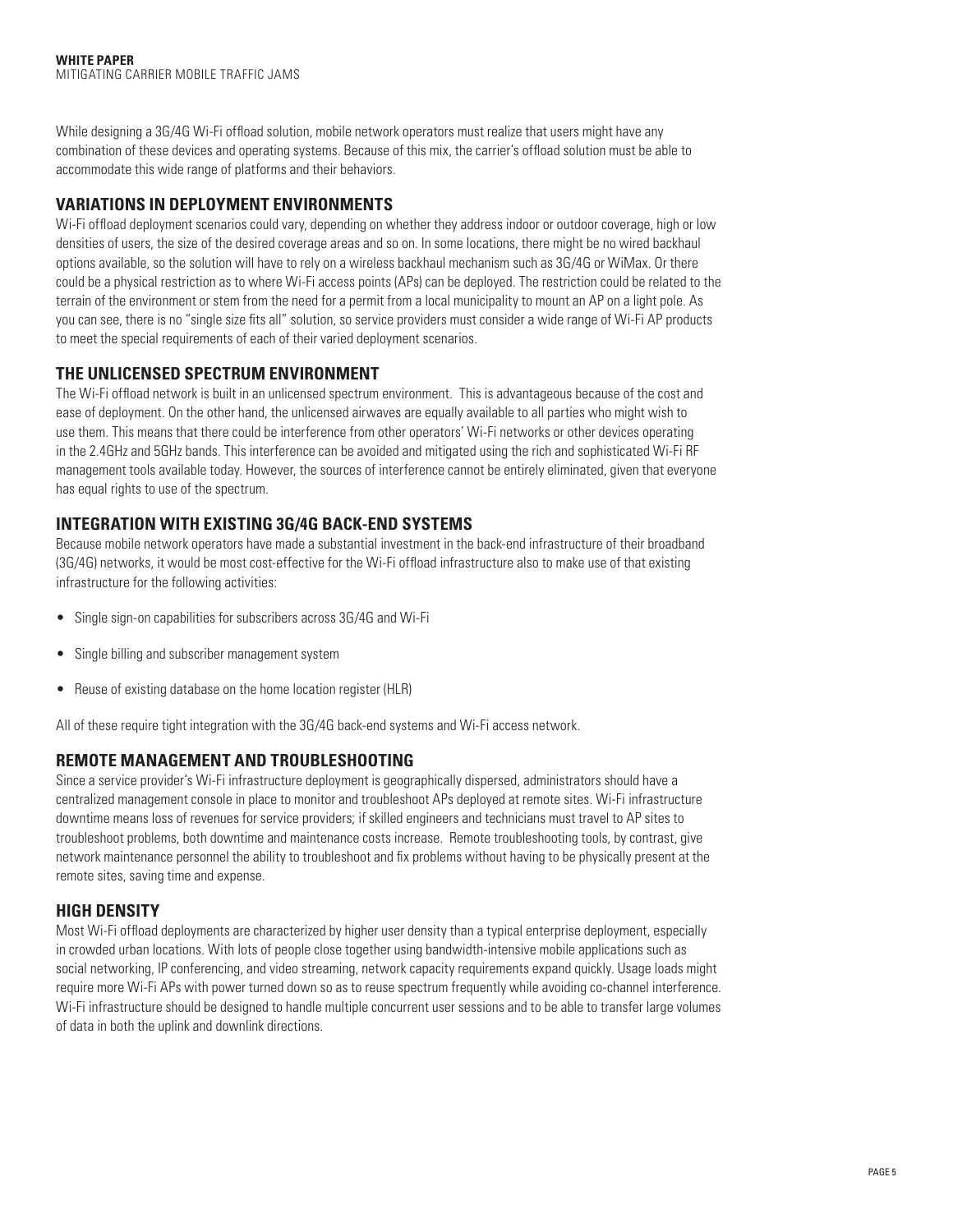## **WI-FI OFFLOADING: INTEGRATION OPTIONS**

Wi-Fi offloading solutions can range from basic data offload straight to the Internet to more complex integration with the provider's 3G/4G core network and subscriber management and billing systems. The descriptions and diagrams below reflect three different integration approaches: 1) entirely decoupled; 2) coupled by integrating subscriber management databases (control plane) only; and 3) fully coupled, with integrated control and data planes.

#### **1) DECOUPLED SCENARIO**

The most basic form of data offloading, this is where the Wi-Fi network and the 3G/4G cellular network simply run in parallel. The mobile traffic is offloaded to the Wi-Fi network through a separate network, and there is zero integration between the two networks. Separate subscriber databases are maintained for both the networks, and the subscriber management systems are disparate. In this case, end users are responsible for manually moving back and forth from 3G (or 4G) to Wi-Fi (see Figure 2).



#### **Figure 2. Fully Decoupled Wireless Infrastructures (No Integration)**

In this scenario, two entirely separate customer databases are in play and must be managed and maintained as such. Operators are inhibited from mixing and matching new service offerings that span both types of networks, because there is no way to link the platforms so that services run over both transparently. Instead, customers must subscribe to two separate services using separate authentication methods, credentials and log-ins, a situation that users will likely find onerous and that will generally inhibit service usability.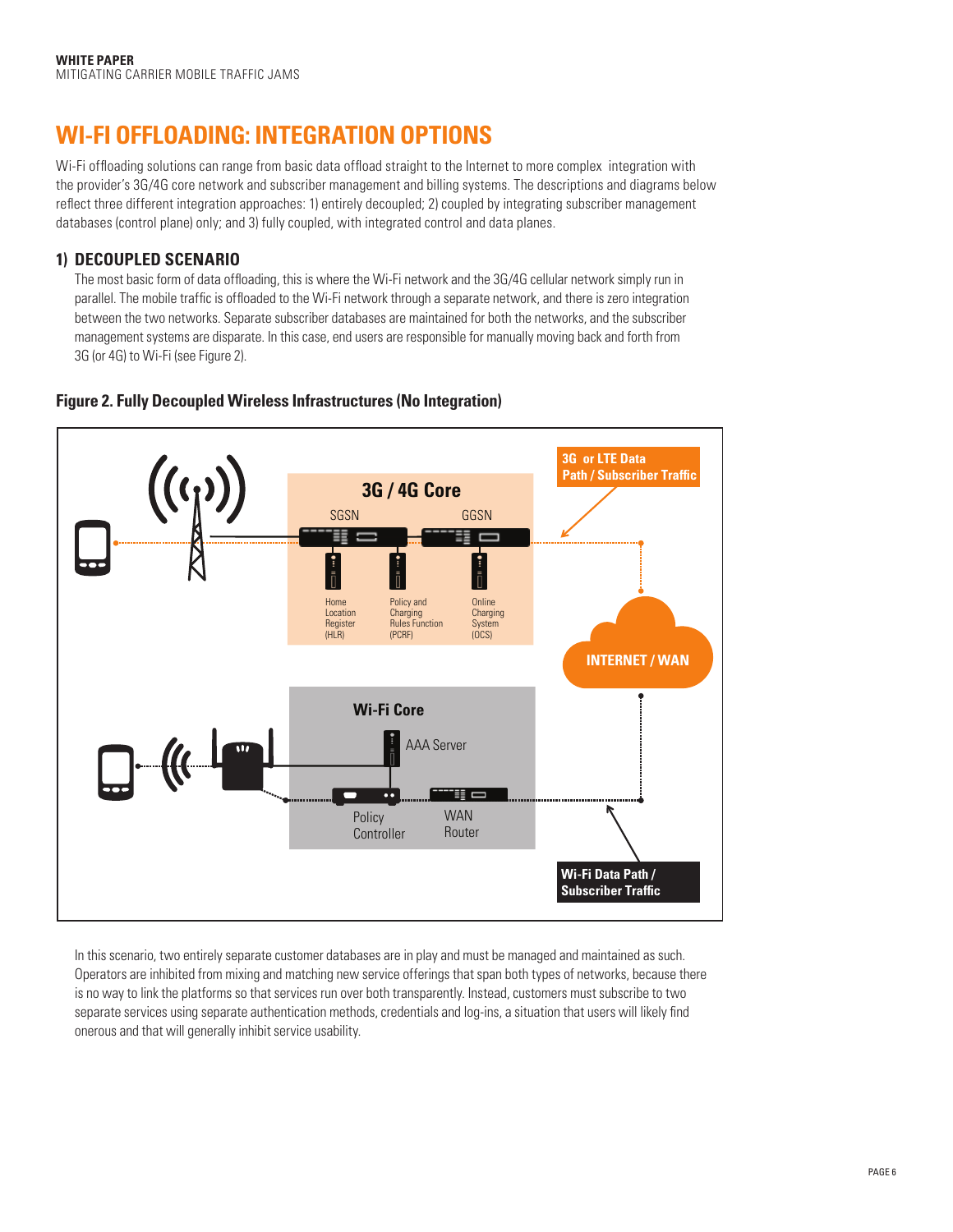#### **2. COUPLED SCENARIO: SUBSCRIBER MANAGEMENT ONLY**

In this "loosely coupled" form of Wi-Fi offloading, the subscriber management function of the Wi-Fi network is integrated with that of the core 3G (or 4G) cellular network. The AAA server in the Wi-Fi network core communicates with the 3G (or 4G) HLR for user authentication. At the front end, users authenticate using the EAP-SIM communication mechanism between the subscriber identity module (SIM) on the mobile device and the operator's authentication center. For users without EAP-SIM device capabilities, a separate subscriber database is maintained in the Wi-Fi network core.

In this scenario, the control planes of the two network types are integrated. The policy and charging rules function (PCRF) component talks to the subscriber policy database, for example, and assigns an appropriate quality of service (QoS) priority marking. The QoS parameters are passed to the Wi-Fi APs through RADIUS messages so that QoS levels can be enforced at the edge of the Wi-Fi network. The accounting and billing are also integrated to provide a unified subscriber management platform. While the control planes of both networks are merged, however, the Wi-Fi traffic still takes a separate data path than the 3G (or 4G) traffic (see Figure 3).



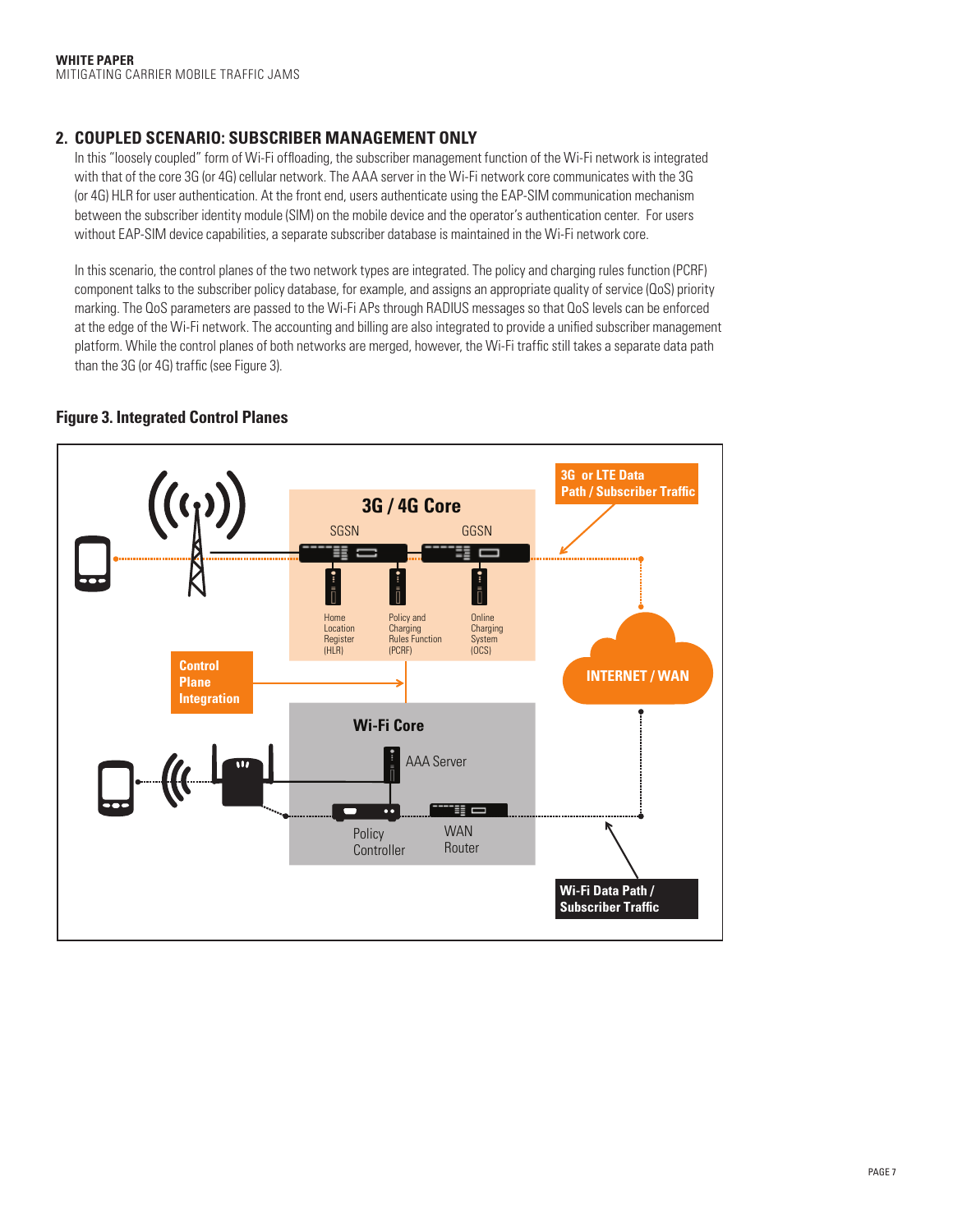#### **3. FULLY COUPLED SCENARIO**

In this scenario, both the control and data planes of the core cellular and core Wi-Fi networks are fully integrated. By injecting data traffic from subscribers' mobile devices into the operator's mobile core, 3G (and 4G) services can be routed directly to Wi-Fi access networks, without requiring separate logons or any other manual functions on the part of the user. In effect, the WLAN becomes a seamless extension of the cellular network, supporting not only data, but voice, content, television and any other services that the operator might wish to offer.





Two primary methods of achieving the control and data plane integration shown in Figure 4 have emerged:

- **1) Interworking Wireless LAN ("iWLAN"),** a 3GPP specification (TS 24.327). Using this mechanism, the mobile client device opens an IPsec-based VPN tunnel from the device to the dedicated iWLAN server in the operator's core mobile network. This approach has met with some resistance, because it requires special software on each mobile device and can be resource-intensive, consuming considerable battery power.
- **2) S2a Mobility based on GPRS Tunneling Protocol (SaMOG),** release 11, a 3GPP specification (TS 23.402). Using this mechanism, the Wi-Fi access point (AP) sets up the secure tunnel, rather than the client device. This approach eliminates the need for each mobile client to run any special software or unique features in order to be a part of the combined cellular / Wi-Fi network environment. As such, it is currently the frontrunner for integrated offload approaches.